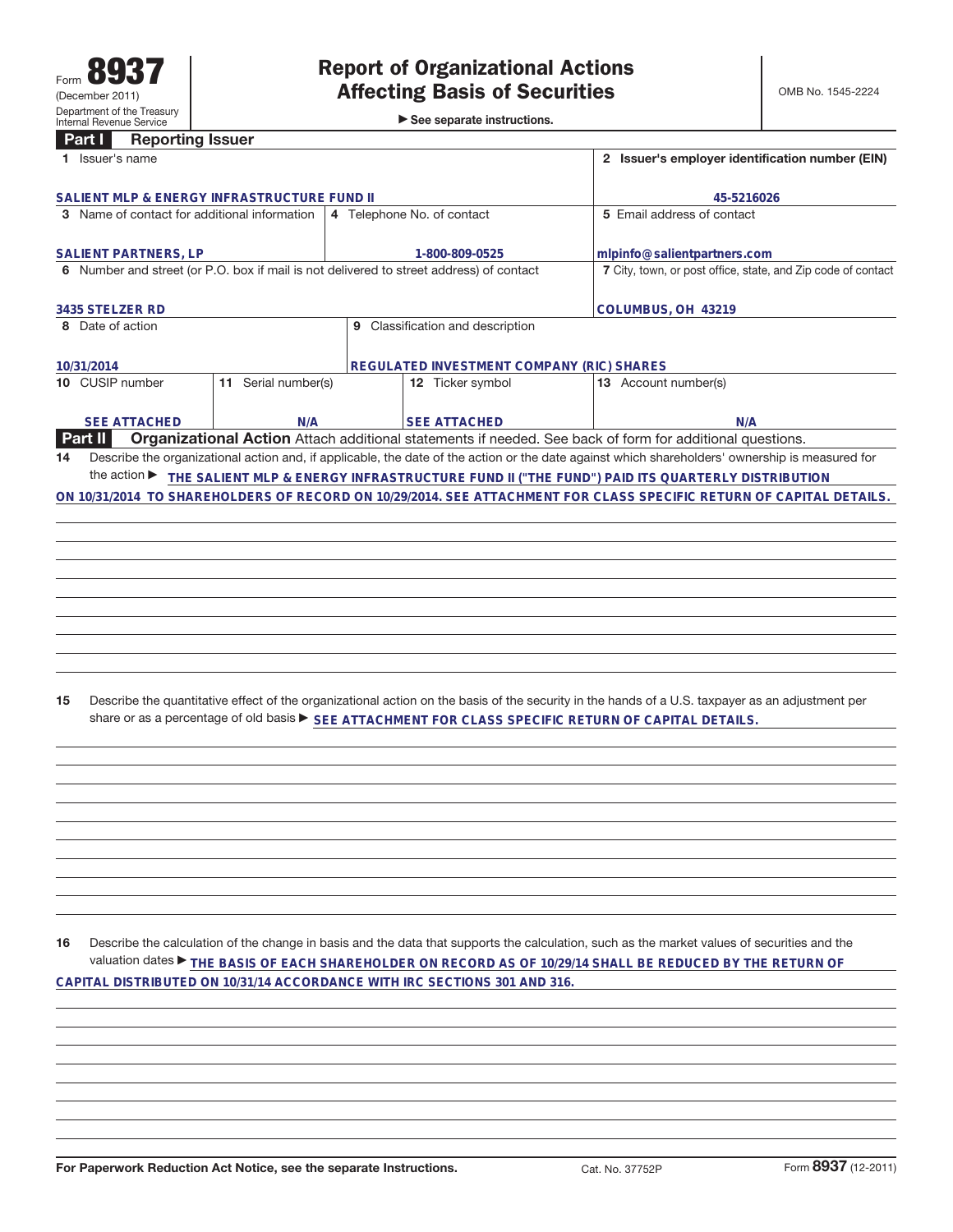## **Part II Organizational Action** (continued)

17 List the applicable Internal Revenue Code section(s) and subsection(s) upon which the tax treatment is based  $\blacktriangleright$ **IRC SECTIONS 301 AND 316.**

18 Can any resulting loss be recognized?  $\blacktriangleright$  A LOSS WOULD NOT BE RECOGNIZED AS PART OF THIS DISTRIBUTION. THE BASIS OF **EACH SHAREHOLDER OF RECORD WOULD NEED TO BE ADJUSTED BY THE AMOUNT OF THE DISTRIBUTION WHICH WOULD AFFECT REALIZED GAIN OR LOSS RECOGNIZED ON THE DISPOSITION OF FUND SHARES.**

19 Provide any other information necessary to implement the adjustment, such as the reportable tax year **FILE FINAL AMOUNT DETERMINED TO BE A RETURN OF CAPITAL SHALL BE REPORTED TO EACH SHAREHOLDER OF RECORD ON THEIR 2014 IRS FORM 1099-DIV.**

|                                                   | Under penalties of perjury, I declare that I have examined this return, including accompanying schedules and statements, and to the best of my knowledge and<br>belief, it is true, correct, and complete. Declaration of preparer (other than officer) is based on all information of which preparer has any knowledge. |                                      |                                                                                                                                   |                             |                                       |  |  |  |
|---------------------------------------------------|--------------------------------------------------------------------------------------------------------------------------------------------------------------------------------------------------------------------------------------------------------------------------------------------------------------------------|--------------------------------------|-----------------------------------------------------------------------------------------------------------------------------------|-----------------------------|---------------------------------------|--|--|--|
| <b>Sign</b><br><b>Here</b>                        |                                                                                                                                                                                                                                                                                                                          | Signature $\blacktriangleright$      |                                                                                                                                   | Date $\blacktriangleright$  |                                       |  |  |  |
|                                                   |                                                                                                                                                                                                                                                                                                                          | Print your name ▶ JOHN E. PRICE      |                                                                                                                                   | Title $\blacktriangleright$ | PRINCIPAL FINANCIAL OFFICER           |  |  |  |
| <b>Paid</b><br><b>Preparer</b><br><b>Use Only</b> |                                                                                                                                                                                                                                                                                                                          | Print/Type preparer's name           | Preparer's signature                                                                                                              | Date                        | <b>PTIN</b><br>Check<br>self-employed |  |  |  |
|                                                   |                                                                                                                                                                                                                                                                                                                          | Firm's name $\blacktriangleright$    | Firm's $EIN$ $\blacktriangleright$                                                                                                |                             |                                       |  |  |  |
|                                                   |                                                                                                                                                                                                                                                                                                                          | Firm's address $\blacktriangleright$ | Phone no.                                                                                                                         |                             |                                       |  |  |  |
|                                                   |                                                                                                                                                                                                                                                                                                                          |                                      | Send Form 8937 (including accompanying statements) to: Department of the Treasury, Internal Revenue Service, Ogden, UT 84201-0054 |                             |                                       |  |  |  |